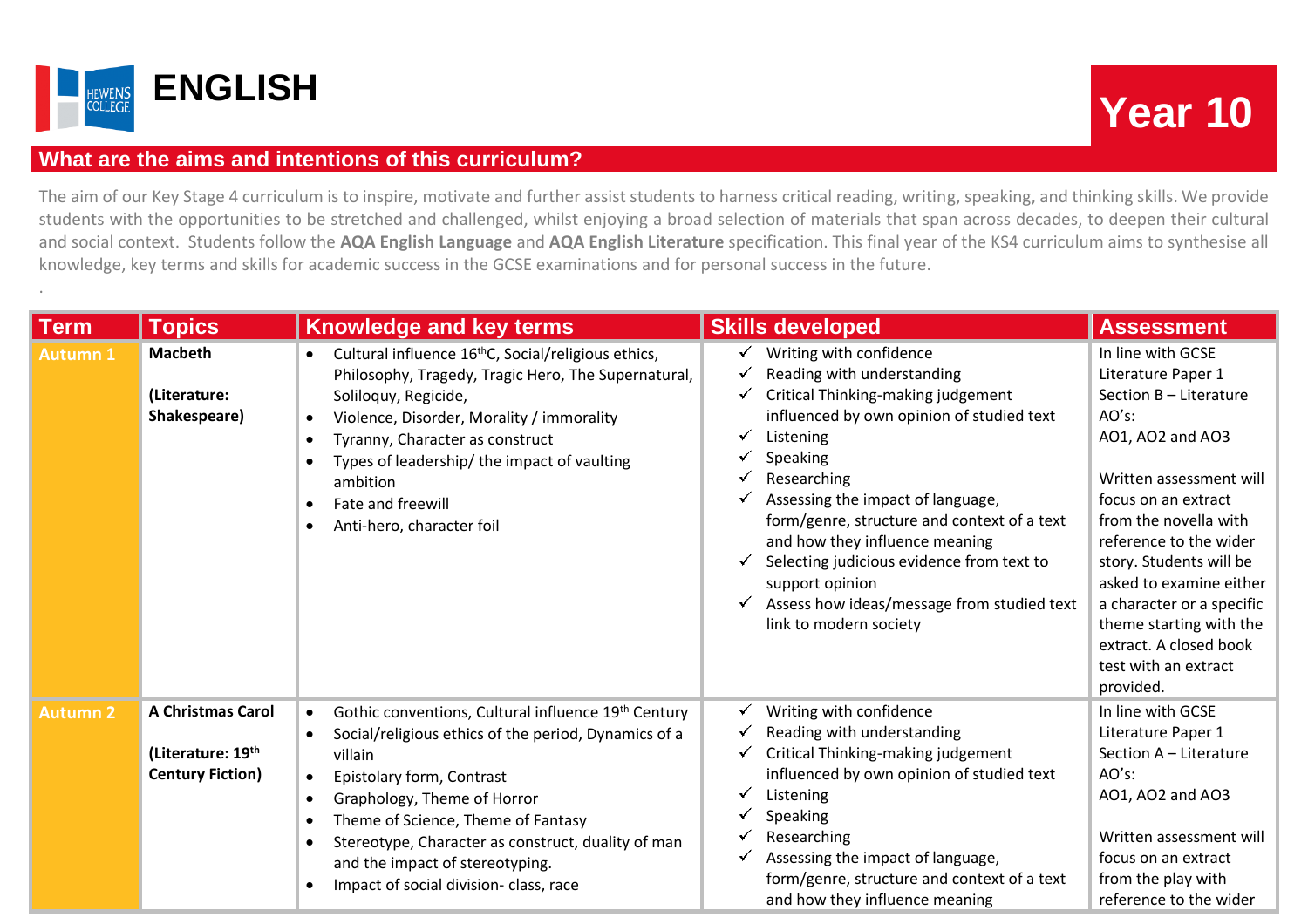|                 |                                                                      | The hypocrisy of religion/society- aspects that are<br>mandatory for certain social groups while other<br>groups are not punished by the same laws.<br>Role of Christianity in society<br>$\bullet$                                                                                                                                                                                                                                                                                                                                                                                                                                                                                                                                                                                   | Selecting judicious evidence from text to<br>support opinions<br>Assess how ideas/message from studied text<br>link to modern society                                                                                                                                                                                                                                                                                                                               | play. Students will be<br>asked to examine either<br>a character or a specific<br>theme starting with the<br>extract. A closed book<br>test with an extract<br>provided.                                                                                                                                                |
|-----------------|----------------------------------------------------------------------|---------------------------------------------------------------------------------------------------------------------------------------------------------------------------------------------------------------------------------------------------------------------------------------------------------------------------------------------------------------------------------------------------------------------------------------------------------------------------------------------------------------------------------------------------------------------------------------------------------------------------------------------------------------------------------------------------------------------------------------------------------------------------------------|---------------------------------------------------------------------------------------------------------------------------------------------------------------------------------------------------------------------------------------------------------------------------------------------------------------------------------------------------------------------------------------------------------------------------------------------------------------------|-------------------------------------------------------------------------------------------------------------------------------------------------------------------------------------------------------------------------------------------------------------------------------------------------------------------------|
| <b>Spring 1</b> | An Inspector Calls<br>(Literature:<br><b>Modern Prose)</b>           | Cultural influence of post- war Edwardian England-<br>social/ religious, social and political<br>Dichotomy between socialism and capitalism<br>$\bullet$<br>The morality play<br>$\bullet$<br>Detective play<br>$\bullet$<br>Impact of civic duties on the sustainable<br>development of society<br>Overarching impact of classism and gender<br>discrimination<br>Dramatic irony to reveal characters<br>$\bullet$<br>Dynamic of family relationship- importance of love<br>٠<br>rather than money or business<br>Importance of promoting a community-like ethos in<br>society- we are responsible for the wellbeing of<br>each other (paradigm shift)<br>Acknowledge the development in society between<br>the two world wars and how much/less ideas and<br>attitudes have changed | Writing with confidence<br>v<br>Reading with understanding<br>Critical Thinking-making judgement<br>influenced by own opinion of studied text<br>Listening<br>Speaking<br>Researching<br>Assessing the impact of language,<br>form/genre, structure and context of a text<br>and how they influence meaning<br>Selecting judicious evidence from text to<br>support opinion<br>Assess how ideas/message from studied text<br>$\checkmark$<br>link to modern society | In line with GCSE<br>Literature Paper 2<br>Section A - Literature<br>AO's:<br>AO1, AO2 and AO3<br>Students to write an<br>extended written<br>response to one of two<br>essay options.<br>Questions may be based<br>on theme, character or<br>structure of the play. A<br>closed book test with no<br>extract provided. |
| <b>Spring 2</b> | <b>Power &amp; Conflict</b><br><b>Poetry</b><br>(Literature: Poetry) | Fifteen poems are studied across decades and<br>cultures- Power and Conflict cluster<br>Themes of identity, war (loss, PTSD), love, family<br>relationships, migrations, nature, power-individual,<br>natural world,<br>Contextual influences ranges - romanticism-<br>$\bullet$<br>sublime, gothic, Social, political unrest in Northern<br>Ireland, Japanese warrior culture, impact of wars in<br>Iraq, Afghanistan, impact of colonial heritage on<br>individuals, WW1 and migrating from worn-torn<br>countries,                                                                                                                                                                                                                                                                 | Writing comparatively<br>Reading with understanding<br>Critical Thinking-making judgement<br>influenced by own opinion of studied poems<br>$\checkmark$<br>Listening<br>Speaking<br>Researching<br>Assessing the impact of language,<br>form/genre, structure and context of a poem<br>and how they influence meaning                                                                                                                                               | In line with GCSE<br>Literature Paper 2<br>Section B - Literature<br>AO's:<br>AO1, AO2 and AO3<br>Students will be<br>assessed on their<br>understanding of the<br>writer's craft in two of<br>the studied poems. One                                                                                                   |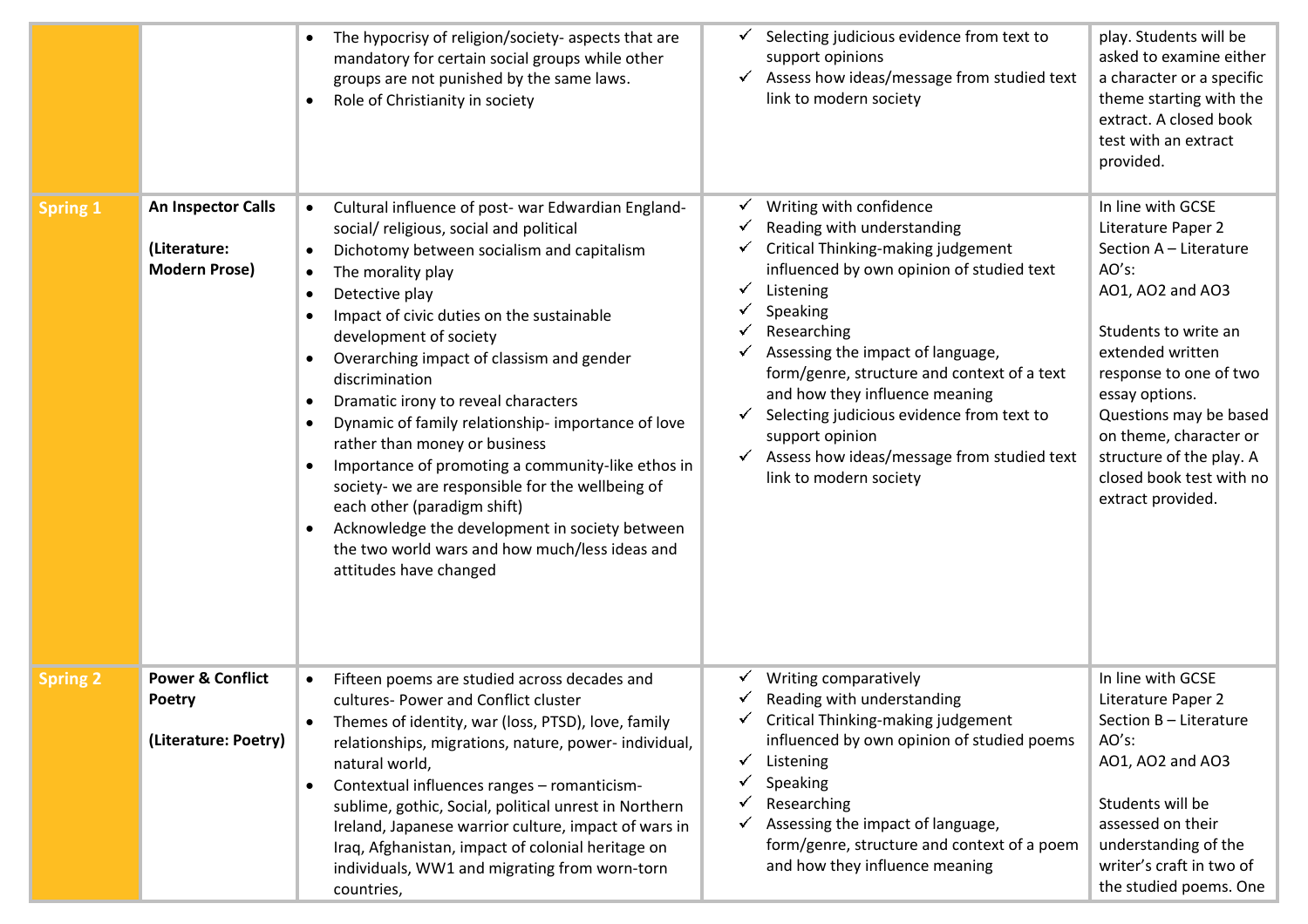|                 |                                                                                                                           | First and third person point of view of different<br>$\bullet$<br><b>issues</b><br>Role of poetic language, form and structure-<br>monologue, free verse, ballad, blank verse, sonnet                                                                                                                                                                                                                                                                                                                                                                                                                                                                                                                                                                                                                                                                                                                                                                                                                                                                                                                                                                                                                                                                                                                                                      | Selecting judicious evidence from poems to<br>support opinion<br>Assess how ideas/message from studied<br>✔<br>poems link to modern society                                                                                                                              | poem will be provided<br>with students referring<br>to another poem of<br>their choice unseen.                                                                                                                                                                                                              |
|-----------------|---------------------------------------------------------------------------------------------------------------------------|--------------------------------------------------------------------------------------------------------------------------------------------------------------------------------------------------------------------------------------------------------------------------------------------------------------------------------------------------------------------------------------------------------------------------------------------------------------------------------------------------------------------------------------------------------------------------------------------------------------------------------------------------------------------------------------------------------------------------------------------------------------------------------------------------------------------------------------------------------------------------------------------------------------------------------------------------------------------------------------------------------------------------------------------------------------------------------------------------------------------------------------------------------------------------------------------------------------------------------------------------------------------------------------------------------------------------------------------|--------------------------------------------------------------------------------------------------------------------------------------------------------------------------------------------------------------------------------------------------------------------------|-------------------------------------------------------------------------------------------------------------------------------------------------------------------------------------------------------------------------------------------------------------------------------------------------------------|
| <b>Summer 1</b> | <b>Reading &amp; Writing</b><br><b>Fiction</b><br>(Language:<br><b>Exploration in</b><br>creative reading<br>and writing) | Reading and discussing two non-fictional extracts<br>$\bullet$<br><b>Reading</b> and discussing literary fictional extracts<br>across decades-19 <sup>th</sup> , 20 <sup>th</sup> and 21 <sup>st</sup> centuries<br>Identifying and interpreting explicit and implicit<br>$\bullet$<br>information and ideas. Select and synthesise<br>evidence from different texts.<br>Explain, comment on and analyse how writers use<br>$\bullet$<br>language and structure to achieve effects and<br>influence readers, using relevant subject<br>terminology to support their views.<br>Compare writers' ideas and perspectives, as well as<br>$\bullet$<br>how these are conveyed, across two or more texts.<br>Evaluate texts critically and support this with<br>$\bullet$<br>appropriate textual references.<br>Writing to demonstrate own opinion of a topic.<br>$\bullet$<br>Communicate clearly, effectively and imaginatively,<br>$\bullet$<br>selecting and adapting tone, style and register for<br>different forms, purposes and audiences.<br>Organise information and ideas, using structural<br>$\bullet$<br>and grammatical features to support coherence<br>and cohesion of texts.<br>Students must use a range of vocabulary and sentence<br>structures for clarity, purpose and effect, with accurate<br>spelling and punctuation. | Activities where students retrieve<br>✓<br>information from a section of a text.<br>Structural analysis (whole extract)<br>Y<br>Language analysis<br>Evaluation of opinion<br>Using picture stimulus to write a description<br>✔<br>Using a statement as a story prompt. | In line with GCSE<br>Language Paper 1<br>Section A and $B - AO's$ :<br>AO1 and AO2<br>Students will be<br>assessed on their<br>understanding of the<br>writer's craft in two of<br>the studied poems. One<br>poem will be provided<br>with students referring<br>to another poem of<br>their choice unseen. |
| Summer 2        | <b>English Literature</b><br>Paper 1                                                                                      | Students are to revise for their Literature trial<br>$\bullet$<br>examinations and their Language paper 1 (FICTION)<br>trial examination                                                                                                                                                                                                                                                                                                                                                                                                                                                                                                                                                                                                                                                                                                                                                                                                                                                                                                                                                                                                                                                                                                                                                                                                   | AO1: Read, understand and respond to texts.<br>Students should be able to:<br>maintain a critical style and develop an<br>$\bullet$<br>informed personal response                                                                                                        | Students will be<br>assessed using<br>specimen exam papers<br>for the three units:                                                                                                                                                                                                                          |